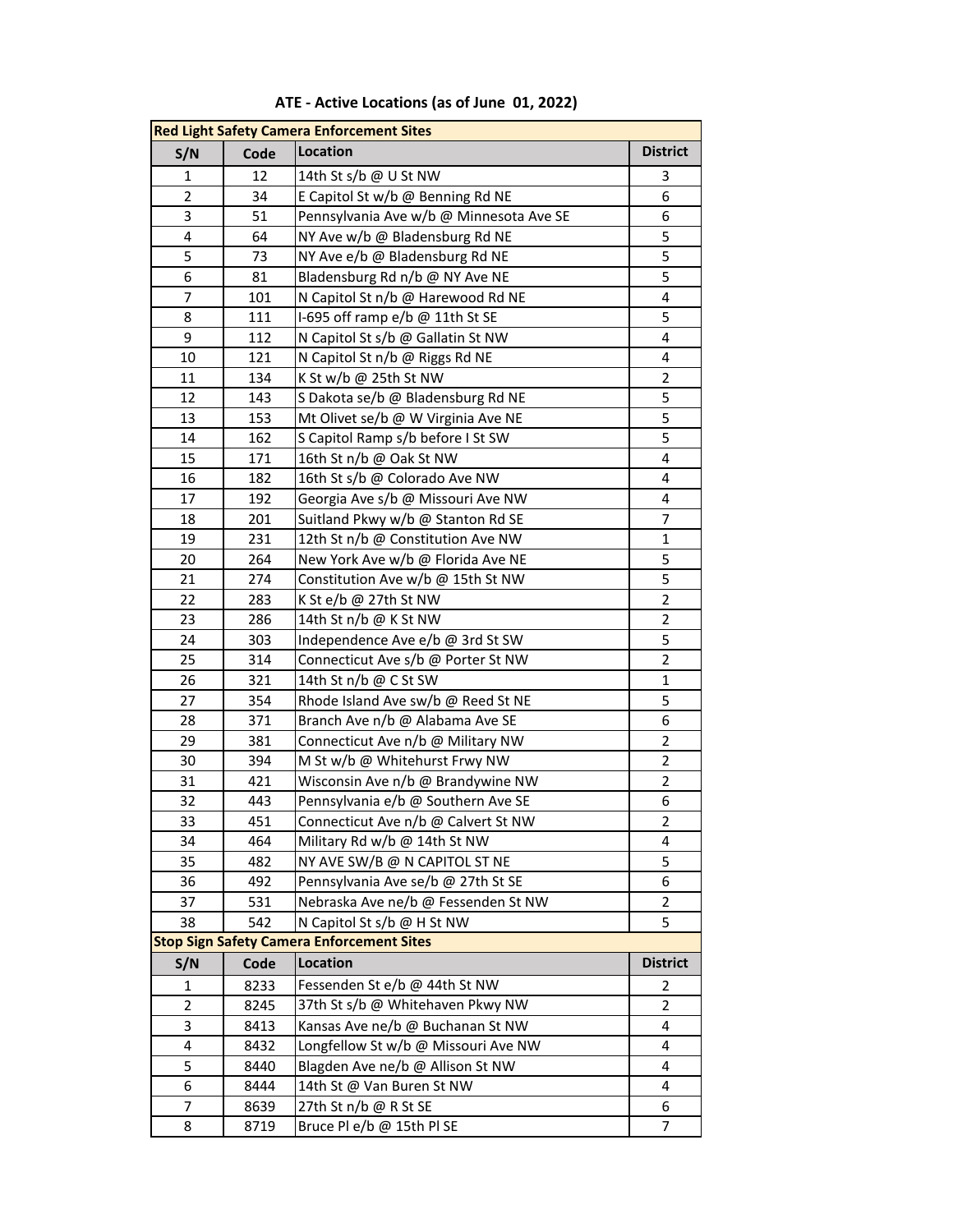| <b>Speed Safety Camera Enforcement Sites</b> |      |                                     |                 |  |  |  |
|----------------------------------------------|------|-------------------------------------|-----------------|--|--|--|
| S/N                                          | Code | Location                            | <b>District</b> |  |  |  |
| 1                                            | 8229 | 2600 blk Wisconsin Ave NW s/b       | 2               |  |  |  |
| $\overline{2}$                               | 8246 | 2900 blk Arizona Ave NW s/b         | 2               |  |  |  |
| 3                                            | 8320 | 1700 blk N Capitol St NE n/b        | 3               |  |  |  |
| 4                                            | 8402 | 16th St s/b @ Colorado Ave NW       | 4               |  |  |  |
| 5                                            | 8404 | Military Rd w/b @ 14th St NW        | 4               |  |  |  |
| 6                                            | 8426 | 3600 blk Park Pl NW s/b             | 4               |  |  |  |
| $\overline{7}$                               | 8537 | 2400 blk 18th St NE s/b             | 5               |  |  |  |
| 8                                            | 8546 | 400 blk Rhode Island Ave NW e/b     | 5               |  |  |  |
| 9                                            | 8548 | 500 blk Florida Ave NE se/b         | 5               |  |  |  |
| 10                                           | 8549 | New York Ave sw/b @ N Capitol St NE | 5               |  |  |  |
| 11                                           | 8607 | 5500 blk E Capitol St SE e/b        | 6               |  |  |  |
| 12                                           | 8643 | 3100 blk Alabama Ave SE ne/b        | 6               |  |  |  |
| 13                                           | 9103 | 3rd St Tunnel NW s/b by 3rd St      | $\mathbf{1}$    |  |  |  |
| 14                                           | 9104 | 3rd St Tunnel NW n/b by MA Ave      | $\mathbf{1}$    |  |  |  |
| 15                                           | 9112 | 1300 blk H St NE e/b                | $\mathbf{1}$    |  |  |  |
| 16                                           | 9128 | 1700 blk C St NE w/b                | 1               |  |  |  |
| 17                                           | 9204 | 2900 blk Military Rd NW e/b         | $\overline{2}$  |  |  |  |
| 18                                           | 9209 | 5700 blk MacArthur Blvd NW n/b      | $\overline{2}$  |  |  |  |
| 19                                           | 9218 | 4500 Blk River Rd NW se/b           | $\overline{2}$  |  |  |  |
| 20                                           | 9225 | 2200 blk K St NW w/b                | $\overline{2}$  |  |  |  |
| 21                                           | 9226 | 2200 block K St NW e/b              | $\overline{2}$  |  |  |  |
| 22                                           | 9235 | 5100 blk Loughborough Rd NW w/b     | $\overline{2}$  |  |  |  |
| 23                                           | 9292 | 4400 blk Reservoir Rd NW e/b        | $\overline{2}$  |  |  |  |
| 24                                           | 9293 | 4700 blk Reservoir Rd NW se/b       | $\overline{2}$  |  |  |  |
| 25                                           | 9294 | 1500 blk Rhode Island Ave NE sw/b   | $\overline{2}$  |  |  |  |
| 26                                           | 9296 | 2600 blk Wisconsin Ave NW n/b       | $\overline{2}$  |  |  |  |
| 27                                           | 9298 | 5700 blk MacArthur Blvd NW n/b      | $\overline{2}$  |  |  |  |
| 28                                           | 9299 | 4600 blk Massachusetts Ave NW nw/b  | $\overline{2}$  |  |  |  |
| 29                                           | 9303 | 2500 blk Georgia Ave NW s/b         | 3               |  |  |  |
| 30                                           | 9305 | 4700 blk MacArthur Blvd NW s/b      | 3               |  |  |  |
| 31                                           | 9307 | 1600 blk New Jersey Ave NW s/b      | 3               |  |  |  |
| 32                                           | 9309 | 1300 blk New Jersey Ave NW n/b      | 3               |  |  |  |
| 33                                           | 9398 | 1300 blk 9th St NW s/b              | 3               |  |  |  |
| 34                                           | 9399 | 100 blk Florida Ave NW nw/b         | 3               |  |  |  |
| 35                                           | 9407 | 200 blk Riggs Rd NE e/b             | 4               |  |  |  |
| 36                                           | 9412 | 4600 blk Blagden Ave NW sw/b        | 4               |  |  |  |
| 37                                           | 9418 | 100 blk Irving St NW w/b            | 4               |  |  |  |
| 38                                           | 9421 | 1500 blk Gallatin Street NE nw/b    | 4               |  |  |  |
| 39                                           | 9430 | 400 blk Irving St NW e/b            | 4               |  |  |  |
| 40                                           | 9433 | 5700 blk Kansas Ave NW sw/b         | 4               |  |  |  |
| 41                                           | 9490 | 4800 blk S Dakota Ave NE nw/b       | 4               |  |  |  |
| 42                                           | 9491 | 4900 blk 16th St NW n/b             | 4               |  |  |  |
| 43                                           | 9492 | 5200 blk 14th St NW s/b             | 4               |  |  |  |
| 44                                           | 9494 | 3000 blk N Capitol St NW sw         | 4               |  |  |  |
| 45                                           | 9495 | 6600 blk Blair Rd NW s/b            | 4               |  |  |  |
| 46                                           | 9496 | 5300 blk Eastern Ave NE se/b        | 4               |  |  |  |
| 47                                           | 9497 | 5800 blk New Hampshire Ave NE sw/b  | 4               |  |  |  |
| 48                                           | 9498 | 100 blk Michigan Ave NW e/b         | 4               |  |  |  |
| 49                                           | 9499 | 600 blk Missouri Ave NW se/b        | 4               |  |  |  |
| 50                                           | 9511 | 1100 blk Michigan Ave NE w/b        | 5               |  |  |  |